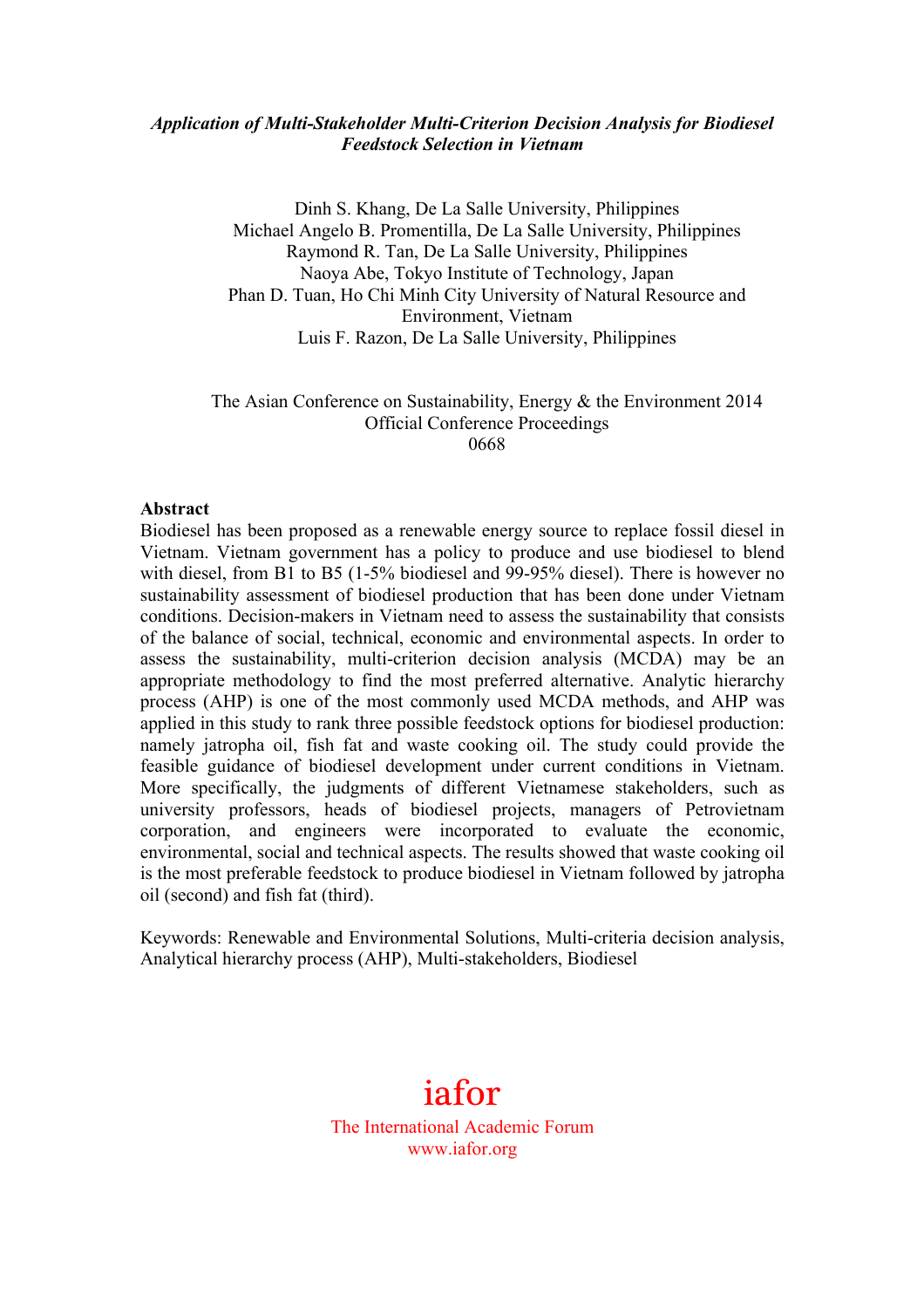### **1. Introduction**

Currently, the main source of energy worldwide is fossil fuel. However, the amount of fossil fuel is limited. Moreover, the rapidly increasing demand for fossil fuel may result in some big global problems, global warming and environmental pollution (Atadashi *et al.,* 2011). In order to reduce the dependence on non-renewable energy sources, it is necessary to find renewable energy alternatives. Currently, biodiesel, produced from biological sources such as animal fats or vegetable oils, is a promising candidate (Knothe, 2010). Biodiesel production has been investigated for a long time and produced to replace conventional fossil fuel in many countries. However, biodiesel is not a perfect alternative fuel so far because of some shortcomings, such as high cost, energy effectiveness, source of raw materials, land use etc. So the decision makers of each country need to weigh these conflicting options to decide the direction of biodiesel production and development.

Vietnam has had rapid economic growth and energy consumption has rapidly increased in parallel with economic development. The Vietnam energy sector is also facing several challenges , such as ensuring energy supply, protecting environment from energy activities as well as the social and political issues (Minh Do *et al.,* 2011). Vietnam has an area of about 33 million hectares of which 50 percent is in productive use and 21 percent of the total area is used in agriculture. Biodiesel produced from agricultural products or waste would be a promising alternative energy resource (Khanh Toan *et al.,* 2011). In order to diversify the sources of energy, Vietnam government has a policy to develop biodiesel as an alternative to conventional fossil fuel. Decision No. 177/2007/QD-TTg of Government of Vietnam approved the scheme on development of biofuel up to 2015 and the vision to 2015. Decision No. 1842/QD-BNN-LN indicated that Vietnam would focus on using jatropha as a main feedstock and strongly encouraged the use of other feedstocks, such as waste cooking oil, fish fat, for biodiesel production.

Vietnam government has carried out some projects to research and develop biodiesel production. Project No. DTDL.2007G/19 performed by Ha (2007) evaluated the situation of technique of biodiesel production and application testing of biodiesel based on fish fat in Vietnam. Project No. 257.10.RD/HD-KHCN performed by Thinh (2011) investigated jatropha plantation as material for biodiesel production in Vietnam. Biodiesel has been recommended as an effective renewable resource of energy to replace fossil fuel. However, some studies showed that replacing diesel by biodiesel in Vietnam still faces some disadvantages. Particularly, Le et al. (2013) indicated that the biodiesel substitution for fossil diesel in Vietnam may remain not cost-effective but may improve environmental impacts. So we could find that using biodiesel as an alternative energy may have some positive impacts and some negative impacts. In order to build a comprehensive view of biodiesel based on the current conditions in Vietnam, the sustainability development of biodiesel should be evaluated on the overall process from production to use. A completed assessment of biodiesel needs to be addressed on the technical, social, environmental and economic aspects. For the decision makers, the selection of best feedstock among several feasible ones for biodiesel production is the most challenging (Manzardo *et al.,* 2012). The aim of sustainability assessment is to provide decision-makers policy guidance based on science, technology and comprehensive perspectives (Halog and Manik, 2011).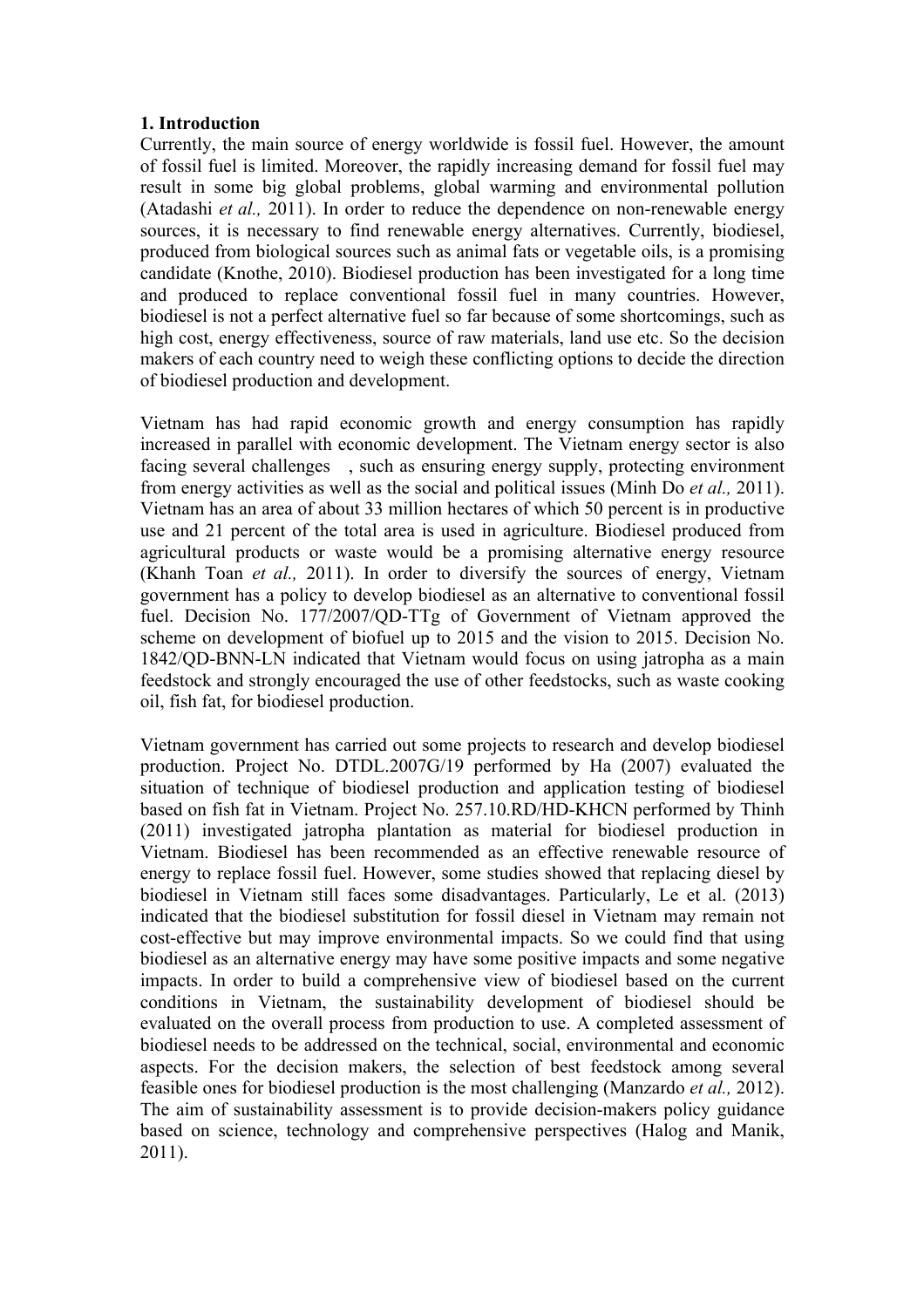The goal of sustainable development must be a balance between social, technical, economic and environmental aspects (Wang *et al.,* 2009). They might take many conflicting criteria into assessment formulation to optimize the various impacts of biodiesel on human life. In order to make a sustainability assessment, multi-criteria decision analysis (MCDA) would be an appropriate method to support decisionmaking (Myllyviita et al., 2013). The most applied application of this method is to find the optimum alternative from all of feasible alternative by ranking the criteria (Torfi *et al.,* 2010). There are many tools of MCDA that were used in sustainable energy planning, such as TOPSIS (Kaya *et al.,* 2011), ELECTRE (Beccali *et al.,* 2003), PROMETHEE (Haralambopoulos *et al.,* 2003), VIKOR (San Cristóbal, 2011), SWOT (Terrados *et al.,* 2009) and AHP (Erol *et al.,* 2012). Among these methods, Analytic Hierachy Process (AHP) is the most widely applied method that has been applied successfully in many problem domains (Wang *et al.,* 2009). AHP is relative measurement theory introduced and developed by Thomas Saaty (1977; 1980) to derive priorities among multiple alternatives under multiple criteria. AHP has been used for forecasting the results of a policy and determining the performance of various impacts issued from products or services. It is a structured technique for dealing with complex decisions to give the best suitable answer for the problem (Erol et al., 2012).

### **2. Methodology**

## **2.1. Analytic Hierarchy Process (AHP)**

The Analytic Hierarchy Process (AHP) is known as a measurement method from pairwise comparisons of homogeneous elements to derive dominance priorities for alternatives (Saaty, 1977). These comparisons may be obtained from a fundamental scale of the relative preferences between the selected factors (Saaty, 1987). The fundamental scale based on the definition of Saaty (1990) is shown in Table 2.

| <b>Numerical</b> |                              | <b>Definition</b>            |
|------------------|------------------------------|------------------------------|
| scale            | Criteria                     | <i>Alternatives</i>          |
|                  | Equally important            | Equally preferred            |
| 3                | Moderately more important    | Moderately more preferred    |
| 5                | Strongly more important      | Strongly more preferred      |
| 7                | Very strongly more important | Very strongly more preferred |
| 9                | Absolutely more important    | Absolutely more preferred    |

**Table 1.** Saty's nine-point fundamental scale for pair-wise comparison

The procedure to apply AHP in sustainability assessment of biodiesel development is illustrated via the following steps:

*Step 1*: forming the hierarchy structure of related elements. The hierarchy system must show the relationships between the goal, criteria and alternatives.

*Step 2*: determining the weights for each criteria and alternatives. The attributes are denoted by  $a_1, a_2, \ldots, a_n$  and the weights are denoted by  $w_1, w_2, \ldots, w_n$ , the pairwise comparisons is represented by the following matrix: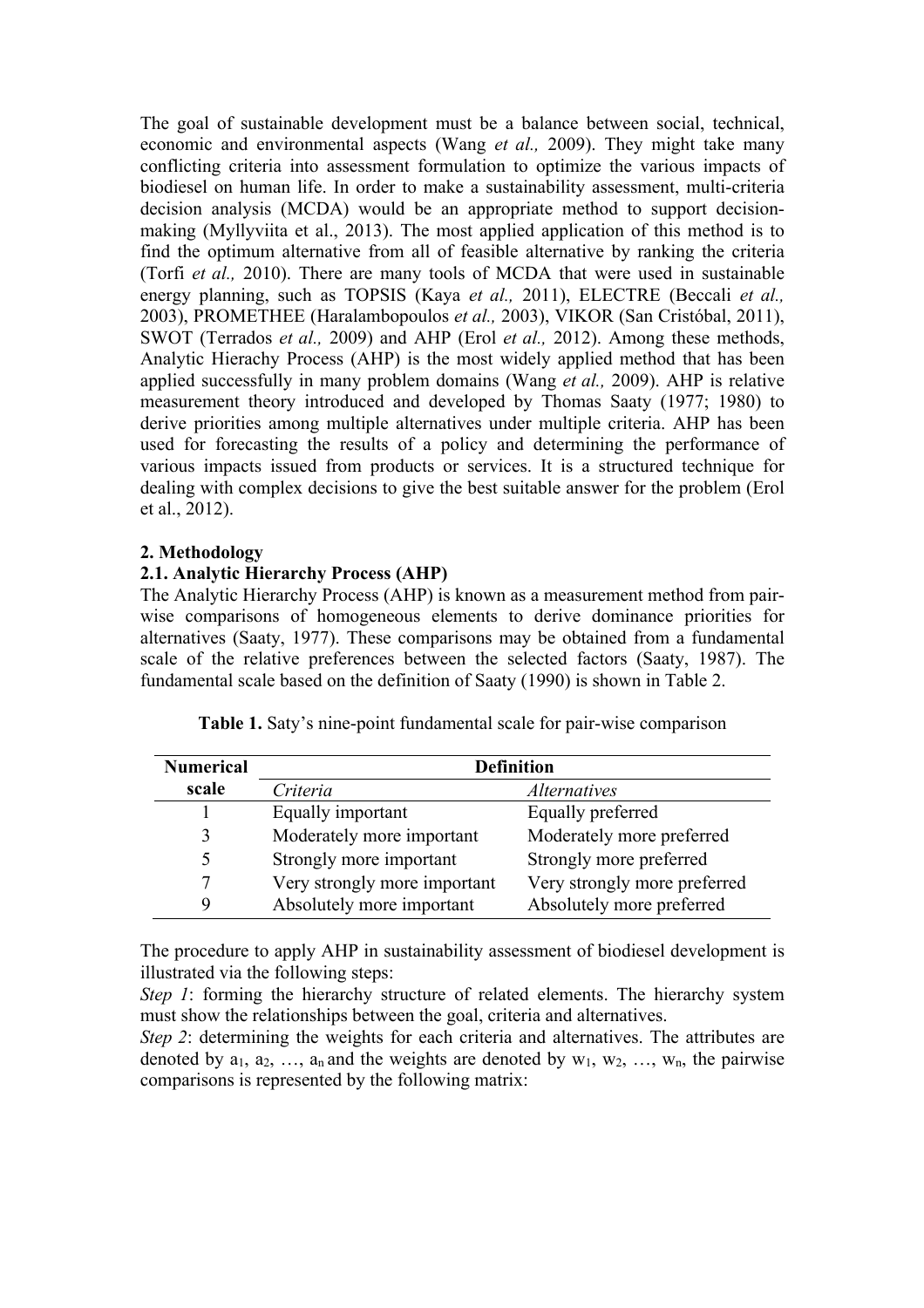$$
A = \begin{bmatrix} a_{11} & \dots & a_{1j} & \dots & a_{1n} \\ \vdots & & \vdots & & \vdots \\ a_{i1} & \dots & a_{ij} & \dots & a_{in} \\ \vdots & & \vdots & & \vdots \\ a_{n1} & \dots & a_{nj} & \dots & a_{nn} \end{bmatrix}
$$

One of the objectives of AHP is to find the pair-wise comparison  $a_{ij} = w_i/w_i$ .  $a_{ij}$  should be obtained from the preferences of multi-stakeholders. The priority (weight) vector is represented by the vector (w):

$$
\mathbf{w} = \begin{bmatrix} w_1 \\ w_2 \\ \dots \\ w_n \end{bmatrix}
$$

*Step 3*: finding the eigenvector (w) with respective  $\lambda_{\text{max}}$  for  $(A - \lambda_{\text{max}}I)w = 0$ . *Step 4*: checking the consistency ratio that is an indicator to measure how a given matrix compare to a random matrix in terms of their consistency indices (Chang et al., 2007). If the consistency ratio is equal or less than 0.1, the degree of consistency is satisfactory and the AHP may yield meaningful results (Mateo, 2012).

*Step 5*: ranking the sequence of the alternatives. The alternative that has higher final weight would have higher ranking.

#### **2.2. Hierarchy structure**

Before establishing the pair-wise comparison in the AHP method, it is necessary to make the hierarchy system of various levels according to criteria and sub-criteria. The criteria consist of major issues in producing and using biodiesel. And each criterion was decomposed to sub-criteria: economic aspect would consist of investment cost (Jovanovic et al., 2009; Doukas et al., 2007), operation cost (Pilavachi et al., 2009; Mamlook et al., 2001) and profit (Ding, 2009); environmental aspect would consist of  $CO<sub>2</sub>$  emission, NO<sub>x</sub> emission into the air and land use (Wang et al., 2008); technological aspect would consist of safety (Mohsen et al., 1997), applicability (Zabaniotou et al., 2008) and efficiency (Dinca et al., 2007); social aspect would consist of social acceptability (Liposcak et al., 2006), job criterion (Doukas et al., 2007) and political acceptability (Ding, 2009). The hierarchy structure used to rank the alternatives in this study is shown in Table 2.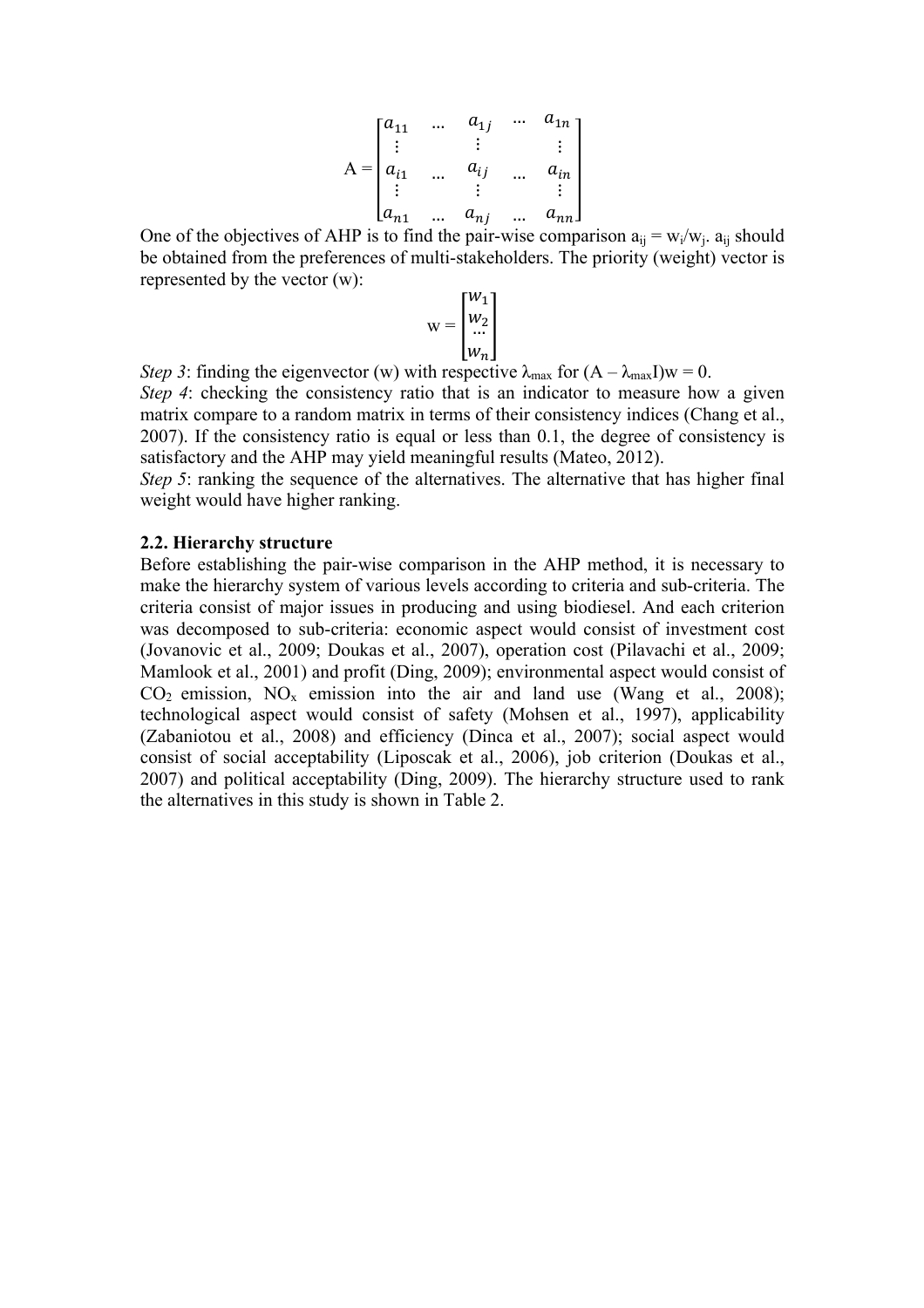| Goal                                 | <b>Level</b> $1^{st}$                   | <b>Level</b> $2^{nd}$                                                                | <b>Level</b> $3^{\overline{rd}}$                               |
|--------------------------------------|-----------------------------------------|--------------------------------------------------------------------------------------|----------------------------------------------------------------|
|                                      | (Criteria)                              | (Sub-criteria)                                                                       | (Alternatives)                                                 |
|                                      | Economic (Ec.)                          | Investment cost $(I.)$<br>Operation cost $(O.)$<br>Profit $(P.)$                     |                                                                |
| The most<br>appropriate<br>feedstock | Environmental<br>(En.)<br>Technological | $CO2$ emission $(CO2)$<br>$NOx$ emission $(NOx)$<br>Land use (Land)<br>Safety $(S.)$ | 1. Waste cooking oil<br>(W <sub>.)</sub><br>2. Fish fat $(F.)$ |
| for biodiesel<br>production          | (Te.)                                   | Applicability $(A.)$<br>Efficiency $(E.)$                                            | 3. Jatropha oil (J.)                                           |
|                                      | Social $(So.)$                          | Social acceptability<br>(Soc.)                                                       |                                                                |
|                                      |                                         | Job creation ( <b>Jo.</b> )<br>Political acceptability<br>(Po.)                      |                                                                |

**Table 2.** Hierarchy structure for selection of the feedstock of biodiesel production

As mentioned above, there are three main feasible feedstocks for biodiesel production in Vietnam: waste cooking oil, fish fat, jatropha oil. In order to choose the best one according to the current condition in Vietnam, the perspectives of multi-stakeholder were used in this study to evaluate the impacts of biodiesel production and use on all aspects: social, technical, economic and environmental aspect. Four groups of decision-makers and experts were invited to participate in making sustainability assessment in this study. The first group consists of 5 engineers, the second group consists of 4 heads of biodiesel projects in Vietnam, the third group consists of 3 university professors who have experience on biodiesel production, and the last group consists of 6 managers of Petrovietnam corporation. All of them are experts in the biodiesel field and play an important role in decision making of biodiesel development in Vietnam.

In this study, a survey questionnaire was designed to compare the priorities of two criteria or two alternatives, and distributed to stakeholders to evaluate the feasibility of each alternative. The weights of criteria and alternatives were obtained from the judgments of multi-stakeholders and quantified by AHP. In order to combine the different options from different respondents, geometric mean method of all the entries was applied to aggregate individual priorities (Aczel & Saaty, 1983). The calculation was followed the above steps to determine the priority of criteria and alternatives. Each evaluation result is checked the consistency ratio to make sure that the preferences of stakeholders are consistent enough to be satisfactory. The final result incorporated the judgments of multi-stakeholders may show the sustainability assessment index of biodiesel feedstock from WOC, Fish fat, Jatropha oil. Sensitivity analysis was applied to test the stability of the priority ranking of alternative (Chang et al., 2007). It is performed by selecting and varying a criterion weight and observing the changing score and ranking order of alternative (Chatzimouratidis et al., 2009). In this study, sensitivity analysis was carried out in the Super Decision Software version 2.2.3 (Adams et al., 2012).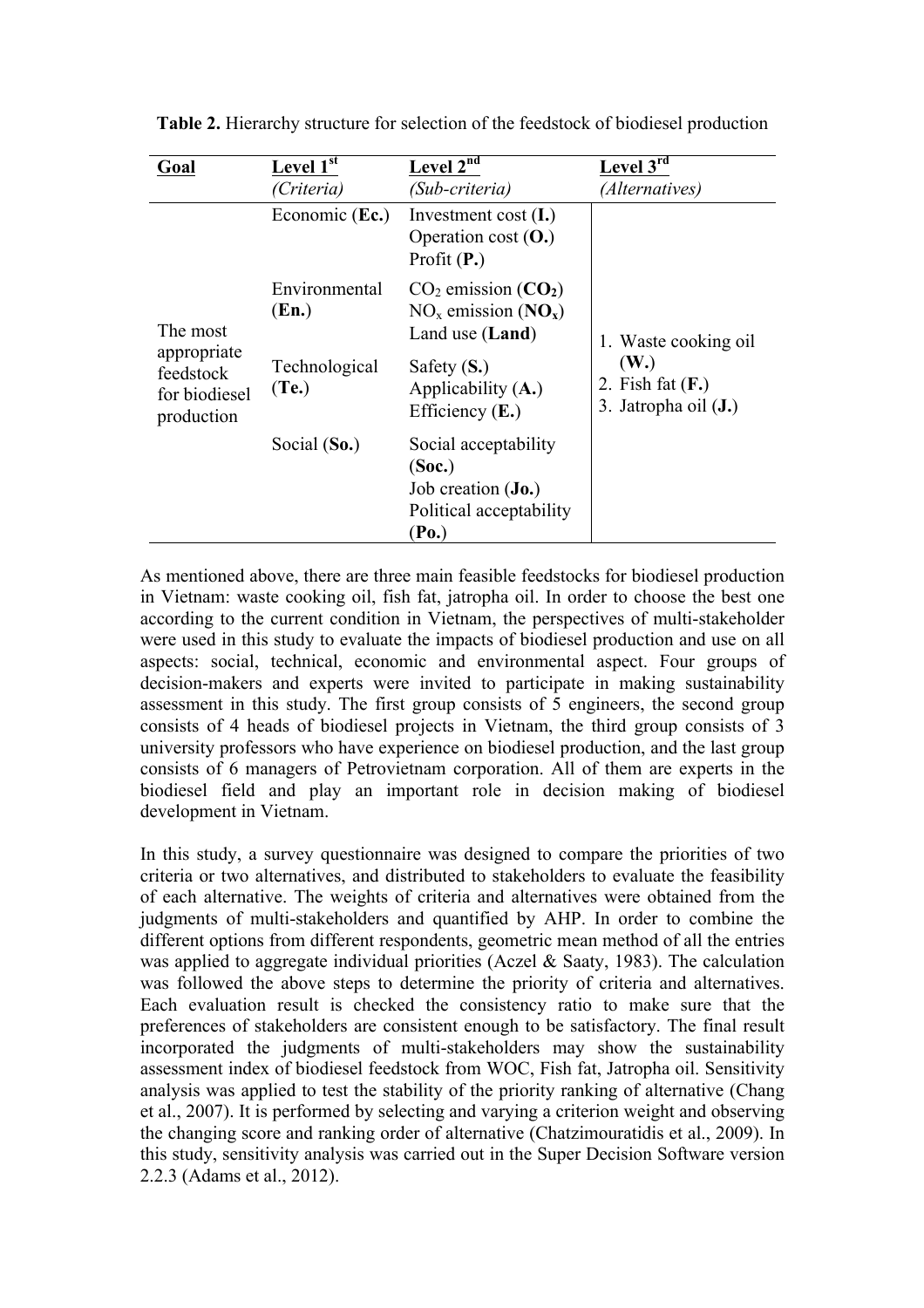## **3. Results and discussion**

### **3.1. The perspective of professors**

Under university professors' judgment, the calculation of preference is shown in Table 3. The weights of criteria indicated that ranking priorities are decreasing according to following order: Environment impact (0.394), Economic impact (0.364), Social impact (0.124) and Technical impact (0.118). It is found that environmental and economic impact is much more important than technology and social impact in professors' opinion. It is clearly shown in level  $2<sup>nd</sup>$  that profit is most preferred with respect to economic aspect,  $CO<sub>2</sub>$  emission and land use is given higher priority than  $NO<sub>x</sub>$  emission. In the social aspect, political acceptance is the most important factor affecting the decision making of biodiesel development. In other words, the government policy would pay important role in decision making according to the judgments of professors group.

**Table 3.** The priority of criteria under the perspective of professors (Meanings of abbreviations may be found in Table 2).

| Leve<br>$11^{st}$        | Ec.   |      |                                                                                        | En.                                                     |  |          | Te.      |                                                                                                          |                | So.          |                        |            |
|--------------------------|-------|------|----------------------------------------------------------------------------------------|---------------------------------------------------------|--|----------|----------|----------------------------------------------------------------------------------------------------------|----------------|--------------|------------------------|------------|
|                          | 0.364 |      |                                                                                        | 0.394                                                   |  |          | 0.118    |                                                                                                          |                | 0.124        |                        |            |
| Leve<br>12 <sup>nd</sup> |       | Ρ.   | O <sub>1</sub>                                                                         | $\vert$ CO <sub>2</sub> $\vert$ NO <sub>x</sub> $\vert$ |  | Lan<br>d | $S_{-}$  | E.                                                                                                       | A.             | Soc. $P_0$ . |                        | Jo.        |
|                          | 0.24  | 0.61 | $\begin{array}{ l c c c c c c c } \hline 0.14 & 0.37 & 0.22 & 0.40 \hline \end{array}$ |                                                         |  | 16       | $\sigma$ | $\begin{array}{ c c c c c c c c } \hline 0.33 & 0.25 & 0.41 & 0.16 \hline \end{array}$<br>$\overline{2}$ | $\overline{2}$ |              | 0.49<br>$\overline{8}$ | 0.33<br> 2 |

The ranking order of alternatives is shown in Table 4 of sustainability index. It indicates that WCO  $(0.446)$  > Fish fat  $(0.315)$  > Jatropha  $(0.239)$ .

**Table 4.** The rank of alternatives under perspective of professors

| Alternative  | <b>Jatropha</b> | <b>Fish fat</b> | WCO   |
|--------------|-----------------|-----------------|-------|
| Final weight | 0.239           | 0.315           | 0.446 |
| Ranking      | $2^{\text{rd}}$ | $\gamma$ nd     | 1 St  |

# **3.2. The perspective of engineers**

The engineers' perspective is shown in Table 5, environmental impact is most salient factor among the criteria. The weight of one (0.413) is much more than the weight of economic impact (0.299), social impact (0.157) and technical impact (0.131). So engineers may provide that environment should pay the most important role in decision-making of biodiesel production and use. In economic aspect, the perspective of engineers is quite like the one of professors, profit is most preferred factor followed by investment cost and operation cost. But in environmental aspect, the engineers think that  $CO_2$  emission is higher environmental impact than  $NO_x$  emission and land use. In technical aspect, the order of the preference of sub-criteria is applicability  $>$ safety  $>$  efficiency. The weights of impacts in social aspect are very close so that these are almost equivalent.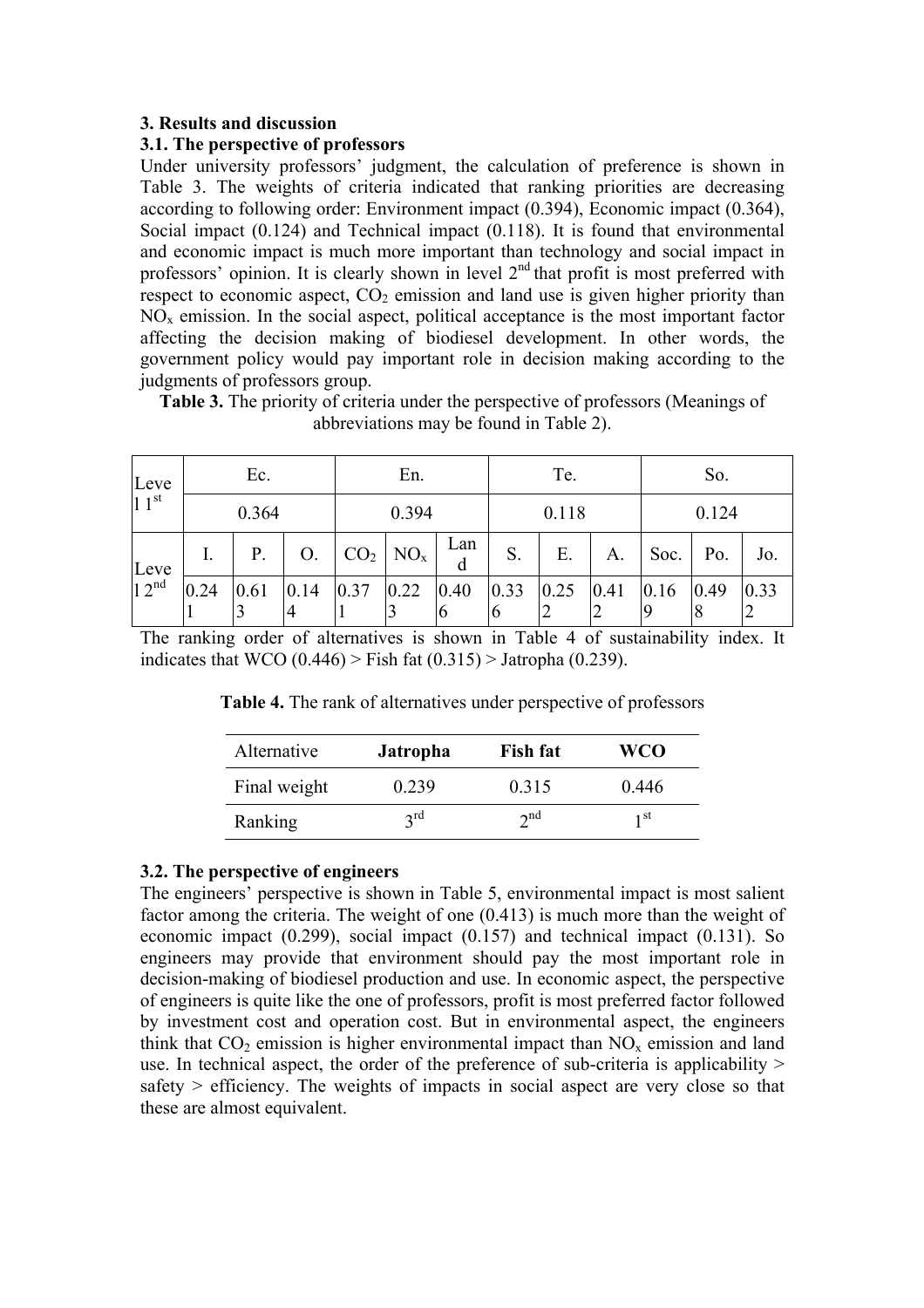| Leve<br>$11^{st}$                   | Ec.       |    |  | En.              |  |     | Te.   |    |    | So.   |                    |     |
|-------------------------------------|-----------|----|--|------------------|--|-----|-------|----|----|-------|--------------------|-----|
|                                     | 0.299     |    |  | 0.413            |  |     | 0.131 |    |    | 0.157 |                    |     |
|                                     |           | P. |  | $O.  CO_2  NO_x$ |  | Lan | S.    | E. | A. | Soc.  | $\overline{P}$ Po. | Jo. |
| Leve<br>$\frac{1}{2}$ <sup>nd</sup> | 0.29<br>Ю |    |  | 14               |  |     | 10    |    |    |       |                    |     |

**Table 5.** The priority of criteria under the perspective of engineers (Meanings of abbreviations may be found in Table 2).

The ranking order of alternatives in Table 6 shows that Jatropha  $(0.410)$  > WCO  $(0.298)$  > Fish fat  $(0.292)$ .

| Alternative  | <b>Jatropha</b> | <b>Fish fat</b> | WCO         |
|--------------|-----------------|-----------------|-------------|
| Final weight | 0.410           | 0 292           | 0.298       |
| Ranking      | 1 st            | $2^{\text{rd}}$ | $\gamma$ nd |

**Table 6.** The rank of alternatives under perspective of engineers

### **3.3. The perspective of heads of biodiesel project**

Similarly, the priorities of criteria and alternatives were evaluated and ranked by the heads of biodiesel projects in Vietnam. The results of assessment of technology, environment, economic and society are shown in Table 7. For the first level, the weight of environmental aspect is provided as the highest score  $(0.584)$  that is much higher than other aspect, economic (0.235), technology (0.095) and society (0.087), respectively. This indicates that, in their judgment, environment should be considered as the most important factor when making decision for biodiesel development. For the third level, the heads of biodiesel give prominence to the role of profit in economic aspect,  $CO<sub>2</sub>$  emission in environmental impact, safety in technical impact and political acceptance in social impact.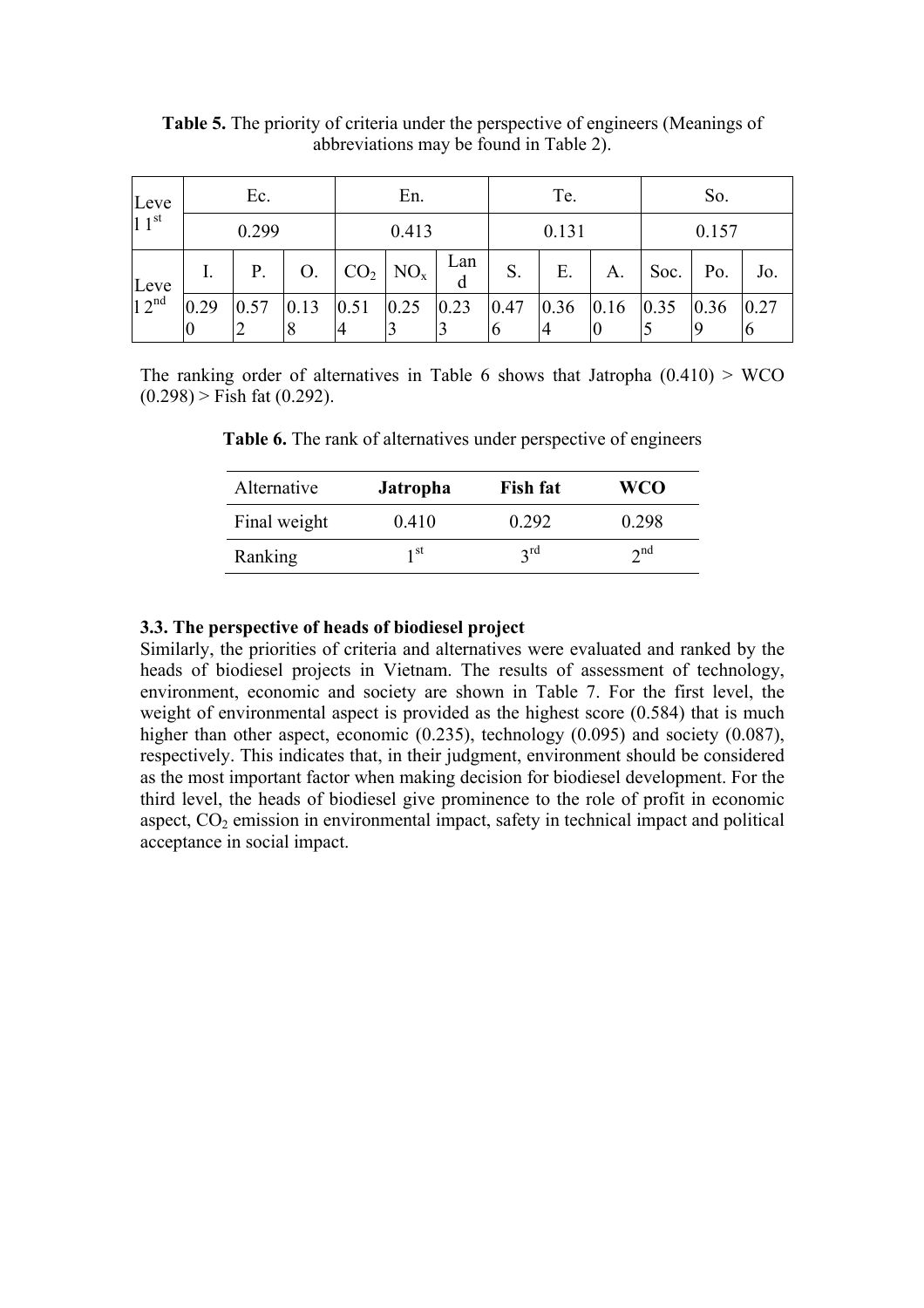| Leve<br>$11^{st}$ | Ec.   |      |                 | En.             |          |          | Te.   |                    |      | So.   |                    |             |
|-------------------|-------|------|-----------------|-----------------|----------|----------|-------|--------------------|------|-------|--------------------|-------------|
|                   | 0.235 |      |                 | 0.584           |          |          | 0.095 |                    |      | 0.087 |                    |             |
|                   |       | Ρ.   | $\mathcal{O}$ . | CO <sub>2</sub> | $NO_{x}$ | Lan<br>d | S.    | Ε.                 | A.   | Soc.  | Po.                | Jo.         |
| Leve<br>$12^{nd}$ | 0.23  | 0.55 | 0.20            | 0.40            | 0.25     | 0.34     | 0.66  | $\vert 0.10 \vert$ | 0.23 | 0.25  | $\vert 0.55 \vert$ | $\mid$ 0.19 |

**Table 7.** The priority of criteria under the perspective of heads of biodiesel project (Meanings of abbreviations may be found in Table 2).

The sustainability index Table 8 that was evaluated by heads of biodiesel projects shows that jatropha (0.392) is the most appropriate candidate for biodiesel production in Vietnam and followed by fish fat (0.306) and WCO (0.302).

**Table 8.** The rank of alternatives under perspective of heads of biodiesel project

| Alternative  | <b>Jatropha</b> | <b>Fish fat</b> | WCO             |
|--------------|-----------------|-----------------|-----------------|
| Final weight | 0.392           | 0.306           | 0.302           |
| Ranking      | 1 st            | $\gamma$ nd     | $2^{\text{rd}}$ |

## **3.4. The perspective of managers of Petrovietnam corporation**

Table 9 summarizes the sustainability measurement based on the preferences of managers of the Petrovietnam corporation. The results show the priority of each criterion as following order, economic (0.410), technology (0.212), environment (0.203) and society (0.175). It is given that economic is the most important aspect in the opinion of managers of Petrovietnam when they decide to use biodiesel as alternative of fossil fuel. It is quite different from other groups that provide the priority of environment higher than economic. The evaluation also indicate that in economic aspect, the order of impacts is profit  $(0.520)$  > investment cost  $(0.315)$  > operation cost (0.165); in environmental aspect, one is  $CO_2$  emission (0.416) > NO<sub>x</sub> emission  $(0.362)$  > land use  $(0.221)$ ; in technical aspect, one is safety  $(0.474)$  > efficiency  $(0.280)$  > applicability  $(0.246)$  and in social aspect, one is job creation  $(0.419)$  > political acceptance  $(0.301)$  > social acceptance  $(0.279)$ .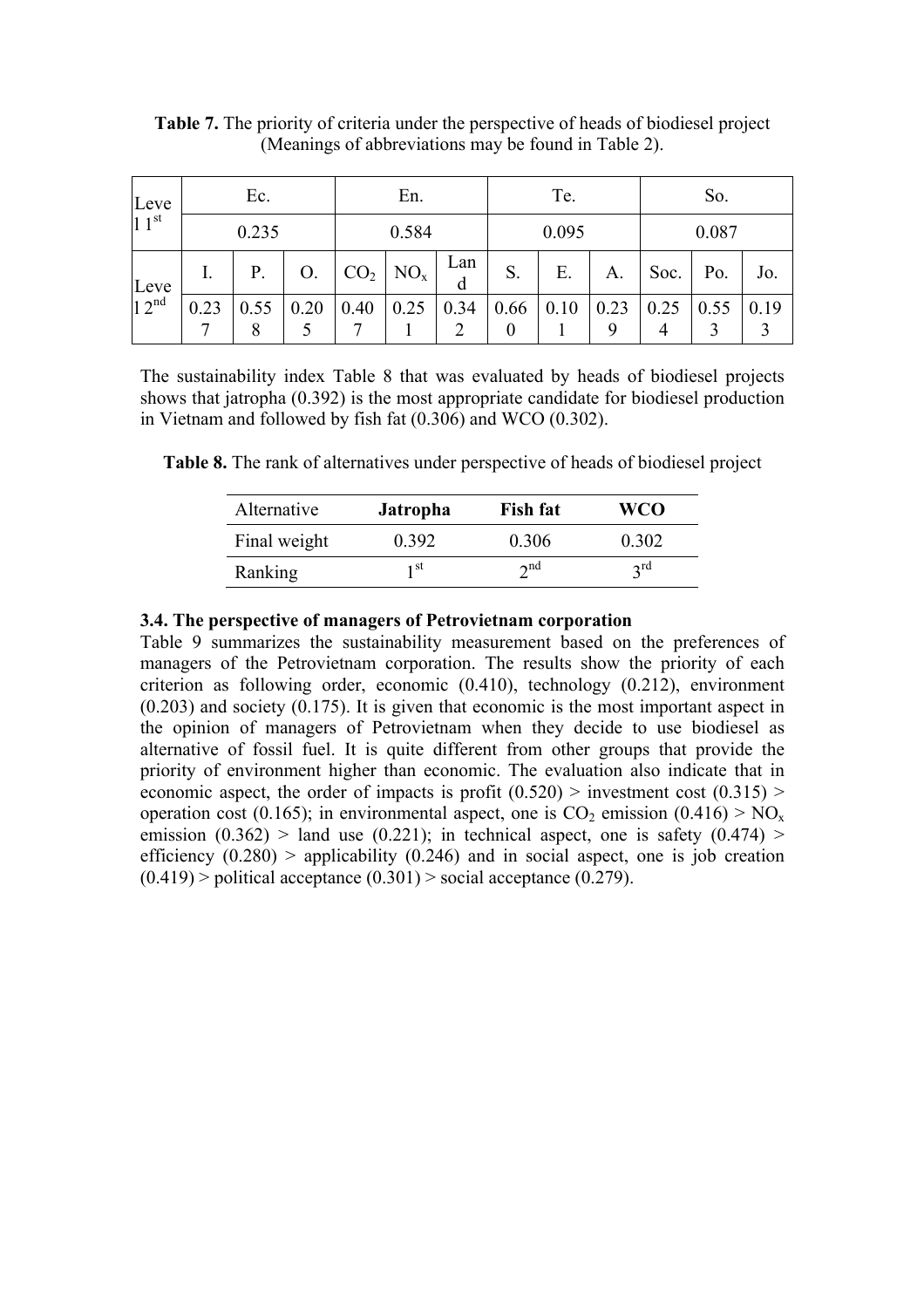| Leve<br>$11^{st}$ | Ec.   |      |      | En.       |                        |          | Te.                    |                  |           | So.   |      |           |
|-------------------|-------|------|------|-----------|------------------------|----------|------------------------|------------------|-----------|-------|------|-----------|
|                   | 0.410 |      |      | 0.203     |                        |          | 0.212                  |                  |           | 0.175 |      |           |
| Leve              |       | P.   | O.   |           | $CO2$ NO <sub>x</sub>  | Lan<br>d | S.                     | E.               | A.        | Soc.  | Po.  | Jo.       |
| 12 <sup>nd</sup>  | 0.31  | 0.52 | 0.16 | 0.41<br>6 | 0.36<br>$\overline{2}$ | 0.22     | 0.47<br>$\overline{4}$ | 0.28<br>$\theta$ | 0.24<br>6 | 0.27  | 0.30 | 0.41<br>9 |

**Table 9.** The priority of criteria under the perspective of managers of Petrovietnam (Meanings of abbreviations may be found in Table 2).

Table 10 is the result of sustainability index according to the preferences of managers of Petrovietnam. WCO (0.371) is most preferred feedstock followed by jatropha (0.351) and fish fat (0.278).

**Table 10.** The rank of alternatives under perspective of managers of Petrovietnam

| Alternative  | <b>Jatropha</b> | <b>Fish fat</b> | WCO   |
|--------------|-----------------|-----------------|-------|
| Final weight | 0.351           | 0 278           | 0.371 |
| Ranking      | $\gamma$ nd     | $2^{\text{rd}}$ | 1 st  |

### **3.5. Summary**

From the evaluation results of different stakeholders, we could find that there are some differences in their preference. The weights of each criteria and sub-criteria from each group are quite different from other. This could result in the different ranking orders of alternatives when choosing feedstock for biodiesel production. However, almost all groups provide high evaluation for economic and environmental aspect than technical and social aspect in decision making. In the evaluation from professors group, the weights of the economic and environmental aspects are quite close. For the groups of engineers and heads of biodiesel project, the environment is evaluated much higher than the economic aspect whereas the weight of economic aspect is much higher than one of environment according to the judgment of managers of Petrovietnam. If we give equal priority to the perspectives of multistakeholder we could get the average value of sustainability assessment. The final ranking order that incorporates multi-stakeholders inputs is shown in Table 11. It indicates that the most appropriate feedstock for biodiesel based current condition in Vietnam is WCO and followed by jatropha and fish fat.

**Table 11.** The overall rank of the alternatives incorporated multi-stakeholders

| Alternative  | <b>Jatropha</b> | <b>Fish fat</b> | <b>WCO</b> |
|--------------|-----------------|-----------------|------------|
| Final weight | 0.3484          | 0 2976          | 0.3540     |
| Ranking      | $\gamma$ nd     | $2$ rd          | 1 st       |

The weights of alternatives with respect to each criterion are shown in Table 12. In the economic aspect, fish fat is considered as the most preferred with regard to investment cost and operation cost but it is the least preferred with respect to profit,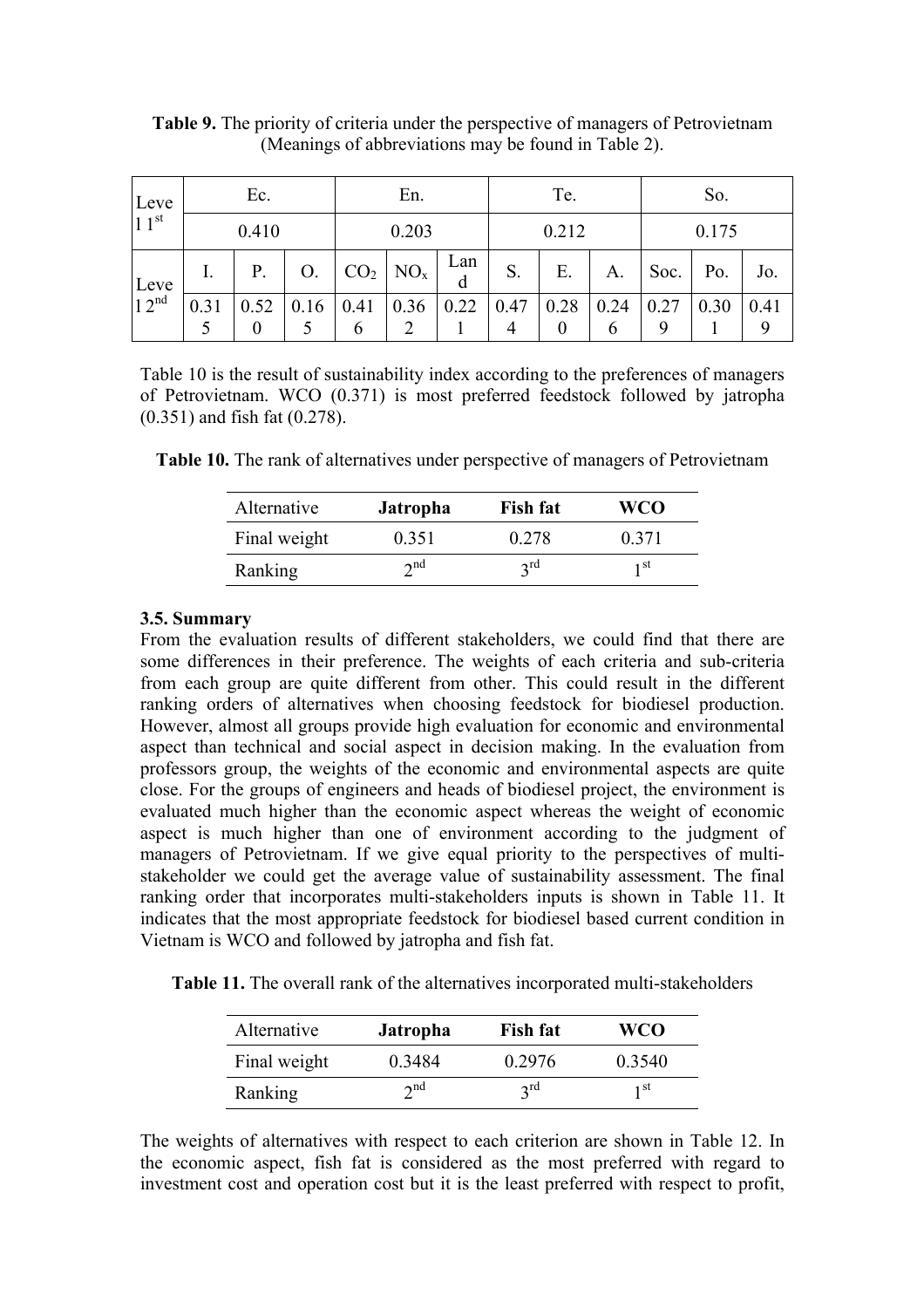while jatropha along with waste cooking oil is given higher priorities with respect to profit. In other words, in the opinion of multi-stakeholders, if fish fat was chosen to produce biodiesel, it would reduce the investment cost and operation cost but get lower profit. For the environmental aspect, the result shows that jatropha has the best impact on  $CO<sub>2</sub>$  and  $NO<sub>x</sub>$  emission but the others could have more positive impact on land use. For the technical aspect, the weights of three alternatives are almost equivalent under safety criterion, jatropha could be the most efficient and waste cooking oil has the highest weight with respect to applicability aspect. For the social aspect, the weights of these feedstock options are quite close but it is found that waste cooking oil is most preferred with respect to social acceptability and followed by fish fat and jatropha. The weights of alternatives in political aspect show that jatropha and waste cooking oil could be supported by the policy of biodiesel much better than fish fat. Lastly, multi-stakeholders judge jatropha as the best selection for the ability of job creation in biodiesel production in comparison with the others.

| <b>Economic aspect</b> |                |       |                 | Environmental<br>aspect |       |                    | <b>Technical aspect</b> |       |                | Social aspect |       |  |
|------------------------|----------------|-------|-----------------|-------------------------|-------|--------------------|-------------------------|-------|----------------|---------------|-------|--|
|                        | J.             | 0.229 |                 | J.                      | 0.446 |                    | J.                      | 0.300 |                | J.            | 0.324 |  |
| I.                     | F.             | 0.458 | CO <sub>2</sub> | F.                      | 0.225 | S.                 | F.                      | 0.316 | Soc.           | F.            | 0.298 |  |
|                        | W.             | 0.313 |                 | W.                      | 0.329 |                    | W.                      | 0.385 |                | W.            | 0.378 |  |
|                        | J <sub>1</sub> | 0.414 |                 | J.                      | 0.519 | E.                 | J.                      | 0.161 | P <sub>0</sub> | J.            | 0.414 |  |
| <b>P.</b>              | F.             | 0.181 | $N\mathbf{O}_x$ | F.                      | 0.233 |                    | F.                      | 0.464 |                | F.            | 0.181 |  |
|                        | W.             | 0.404 |                 | W.                      | 0.248 |                    | W.                      | 0.375 |                | W.            | 0.404 |  |
|                        | J.             | 0.270 |                 | J.                      | 0.149 |                    | J.                      | 0.214 | Jo.            | J.            | 0.438 |  |
| 0.                     | F.             | 0.412 | <b>Land</b>     | F.                      | 0.455 | $\boldsymbol{A}$ . | F.                      | 0.345 |                | F.            | 0.268 |  |
|                        | W.             | 0.318 |                 | W.                      | 0.396 |                    | W.                      | 0.441 |                | W.            | 0.294 |  |

**Table 12.** The priority weights of alternatives with respect to each criterion (Meanings of abbreviations may be found in Table 2).

# **3.6. Sensitivity analysis**

The sensitivity analysis of the economic aspect is shown in Table 13. It indicates that there was no change in the ranking of alternatives when the priority value was varied. But the sensitivity analysis of technology indicates that one rank reversal was occurred when the priority of technology increases beyond 0.48. The rank of jatropha would decreases from  $2<sup>nd</sup>$  to  $3<sup>rd</sup>$  whereas fish fat has rank reversal. This means that the technical aspect prefers fish fat than jatropha in biodiesel production. For social and environmental aspects, the result also shows that there is a reversal of ranking order when the priority of society come over 0.358 or one of environment come over 0.805. So it is very clear that the social and environmental aspects affect the rank of jatropha positively and one of WCO negatively. The result of sensitivity analysis also indicates that the change of ranking is not highly sensitive to small changes in criteria weight.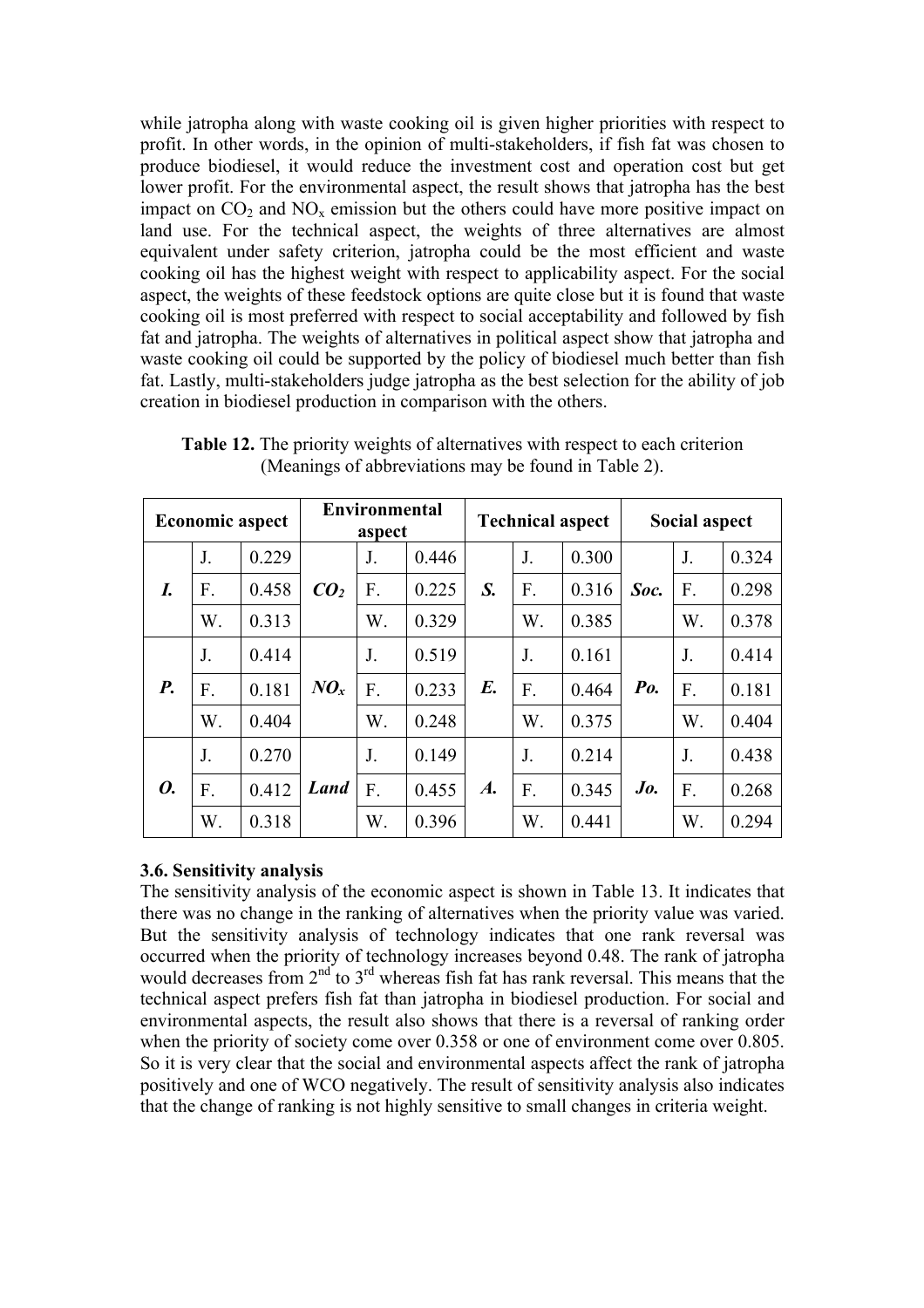|            | <b>Aspects</b>     |                   |                 |                 |                 |                    |                 |
|------------|--------------------|-------------------|-----------------|-----------------|-----------------|--------------------|-----------------|
|            | Economic           | <b>Technology</b> |                 | <b>Society</b>  |                 | <b>Environment</b> |                 |
|            | Priority           |                   |                 |                 |                 |                    |                 |
|            | $0.000 \div 1.000$ | < 0.480           | > 0.480         | < 0.358         | >0.358          | < 0.805            | >0.805          |
| <b>WCO</b> | 1 st               | 1 <sup>st</sup>   | 1 st            | 1 <sup>st</sup> | 2 <sup>nd</sup> | 1 <sup>st</sup>    | 2 <sup>nd</sup> |
| Jatropha   | $2^{nd}$           | 2 <sup>nd</sup>   | $2^{\text{rd}}$ | 2 <sup>nd</sup> | 1 <sup>st</sup> | 2 <sup>nd</sup>    | 1 <sup>st</sup> |
| Fish fat   | $3^{\text{rd}}$    | 3 <sup>rd</sup>   | 2 <sub>nd</sub> | $2^{\text{rd}}$ | $3^{\text{rd}}$ | $2^{\text{rd}}$    | $3^{\text{rd}}$ |

**Table 13.** The sensitivity analysis of each criteria

# **4. Conclusion**

The study provides a new approach to investigating sustainability of biodiesel in Vietnam that makes an overall review for the feasibility of biodiesel application under multi-stakeholders' perspective. To our knowledge, most of the previous studies of biodiesel in Vietnam mainly focused on the technology of biodiesel production (Ha, 2009; Thinh, 2011) and a few calculated the environmental impacts and economic impacts, such as the study of Le (2013). These previous studies did not consider all sustainability issues connected with biodiesel production and use. This study serves as another part to complete the comprehensive evaluation to determine the direction of biodiesel in Vietnam in the future.

The sustainability assessment of biodiesel was evaluated by multi-stakeholder to provide a guidance for choosing the appropriate feedstock among some feasible materials, such as WCO, jatropha oil and fish fat according the current conditions in Vietnam. The evaluation incorporates four most important criteria that are technical, social, environmental and economic aspect and 12 sub-criteria. AHP is applied to make the priority ranking of these aspects and alternatives. The sustainability assessments were checked if consistence ratio is less than 0.1 to ensure that the judgments of multi-stakeholder are consistent with AHP model. In the judgment of experts, the priority of economic and environmental aspect was evaluated much higher than social and technical aspect. It is also given that the best feedstock for biodiesel production in Vietnam is WCO and the least favorable option one is fish fat. The sensitivity analysis was obtained by using Super Decision Software. Changing the weight of economic aspect would not change the rank of alternatives that are WCO > jatropha > fish fat. Changing the weight of technical aspect over 0.480 would result in rank reversal between jatropha and fish fat. The sensitivity analysis also indicate that social and environmental aspect affects jatropha positively and WCO negatively. The rank of WCO would be changed from 1<sup>st</sup> into 2<sup>nd</sup> and one of jatropha is reverse when the weight of social and environmental aspect increases more than 0.358 and 0.805, respectively.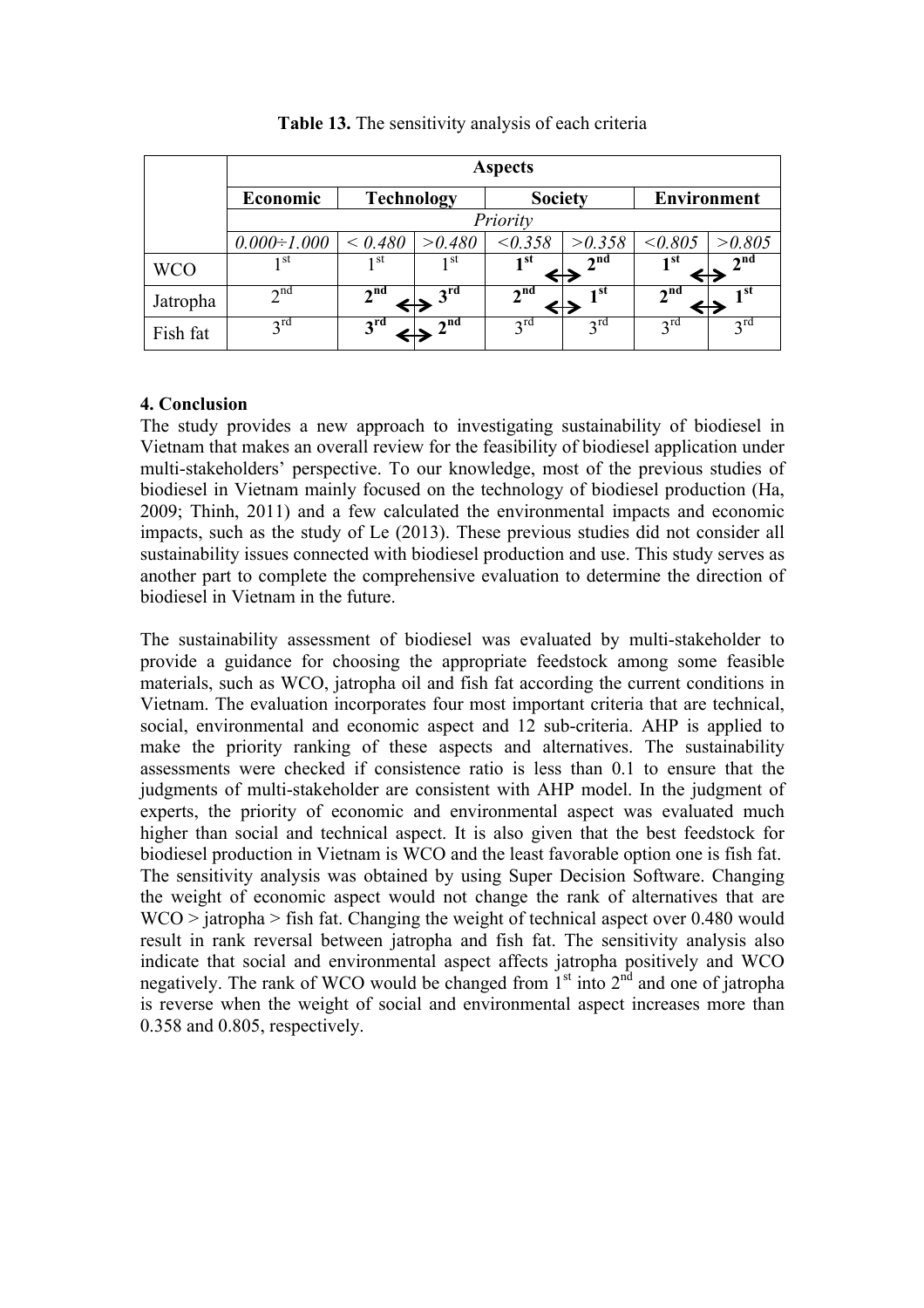#### **Acknowledgement**

The research has been supported to collect survey data by Hanoi University, Ho Chi Minh University, National Key Lap in Refining and Petro-chemical technology, and Petrovietnam corporation in Vietnam. The authors also would like to thank the ASEAN University Network/Southeastasian Engineering Education Network (AUN/SEED-net) program of the Japan International Cooperation Agency (JICA) for financial support.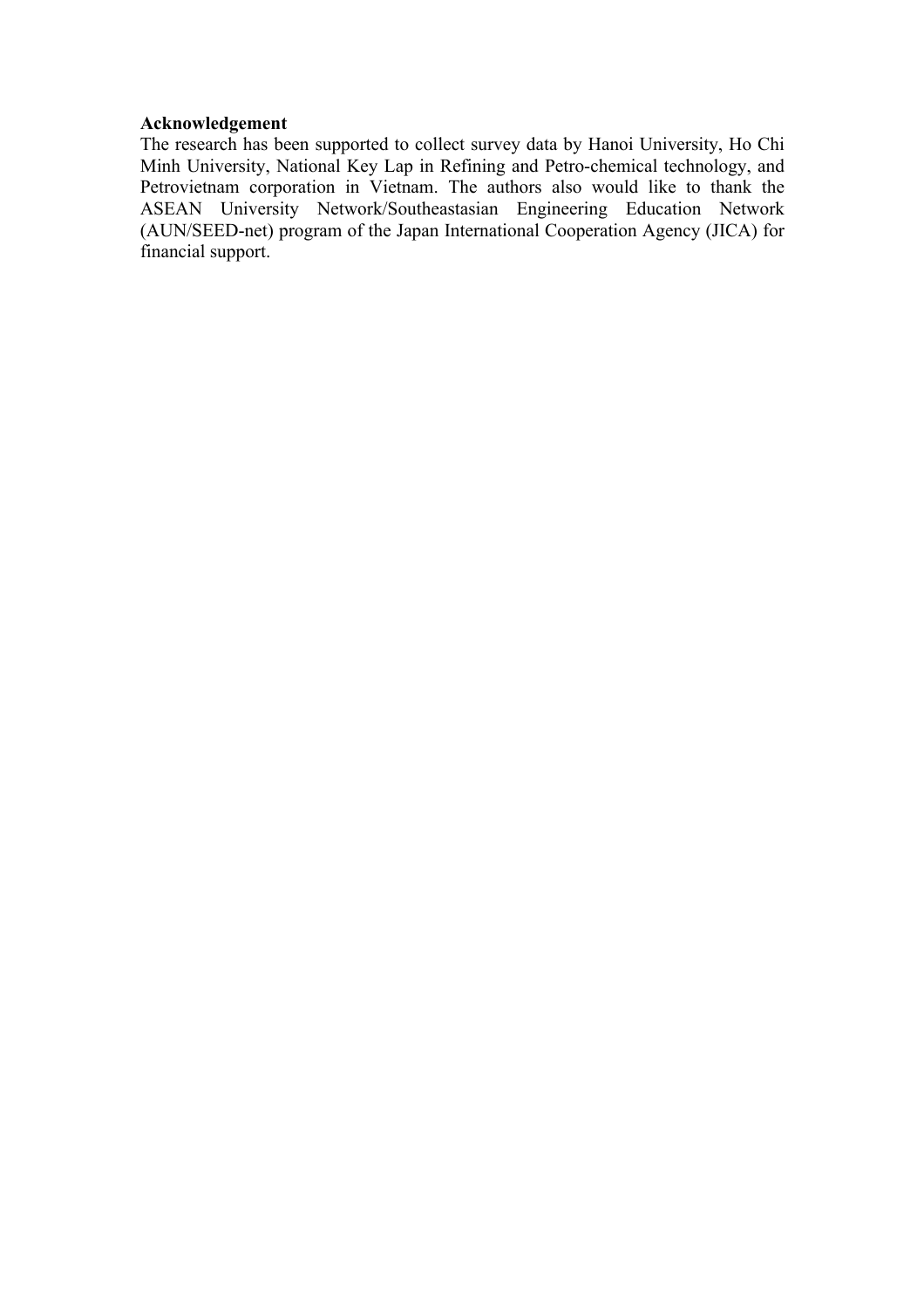# **Reference**

- 1. Aczel, J., & Saaty, T. L. (1983). Procedures for Synthesizing, *102*, 93–102.
- 2. Adams, B., & the Creative Decision foundation (2012). Super Decision Software (Version 2.2.3) [Software]. Available from http://www.superdecisions.com/
- 3. Atadashi, I. M., Aroua, M. K., & Aziz, a. A. (2011). Biodiesel separation and purification: A review. *Renewable Energy*, *36*, 437–443.
- 4. Beccali, M., Cellura, M., & Mistretta, M. (2003). Decision-making in energy planning. Application of the Electre method at regional level for the diffusion of renewable energy technology. *Renewable Energy*, *28*, 2063–2087.
- 5. Chang, C.-W., Wu, C.-R., Lin, C.-T., & Chen, H.-C. (2007). An application of AHP and sensitivity analysis for selecting the best slicing machine. *Computers & Industrial Engineering*, *52*, 296–307.
- 6. Chatzimouratidis, a, & Pilavachi, P. (2009). Sensitivity analysis of technological, economic and sustainability evaluation of power plants using the analytic hierarchy process. *Energy Policy*, *37*, 788–798.
- 7. Decision No. 177/2007/QD-TTg of Government of Vietnam. Approval of the scheme on development of biofuel up to 2015 and a vision to 2025. 2007.11.20. Government of Vietnam; 20071e10. No. 177/2007/QD-TTg.
- 8. Decision No.1842/2008/QD-BNN-LN of Ministry of Agriculture and Rural Development of Vietnam. Approval of the scheme: Research, development and usage products ofJatropha Curcas L. in Vietnam in the period from 2008 to 2015 and a vision to 2025. 2008.06.19. Ministry of Agriculture and Rural Development of Vietnam; 20081e4. No.1842/2008/QDBNN-LN.
- 9. Dinca, C., Badea, A., Rousseaux, P., & Apostol, T. (2007). A multi-criteria approach to evaluate the natural gas energy systems. *Energy Policy*, *35*, 5754– 5765.
- 10. Ding, Z. J. (2009). Study on comprehensive evaluation of hydrogen production technology from biomass. PhD theis. China University of Mining and Technology.
- 11. Doukas, H. C., Andreas, B. M., & Psarras, J. E. (2007). Multi-criteria decision aid for the formulation of sustainable technological energy priorities using linguistic variables. *European Journal of Operational Research*, *182*, 844– 855.
- 12. Erol, Ö., & Kilkiş, B. (2012). An energy source policy assessment using analytical hierarchy process. *Energy Conversion and Management*, *63*, 245– 252.
- 13. Ha, V. T. T., 2009. Evaluating the technology situation of biodiesel production and making the standard for biodiesel in Vietnam. Project No. DTDL.2007G/19.
- 14. Halog, A., & Manik, Y. (2011). Advancing Integrated Systems Modelling Framework for Life Cycle Sustainability Assessment. *Sustainability, 3*, 469- 499.
- 15. Haralambopoulos, D. A., & Polatidis, H. (2003). Renewable energy projects: Structuring a multi-criteria group decision-making framework. *Renewable Energy*, *28*, 961–973.
- 16. Jovanovic, M., Afgan, N., Radovanović, P., & Stevanović, V. (2009). Sustainable development of the Belgrade energy system. *Energy*, *34*, 532–539.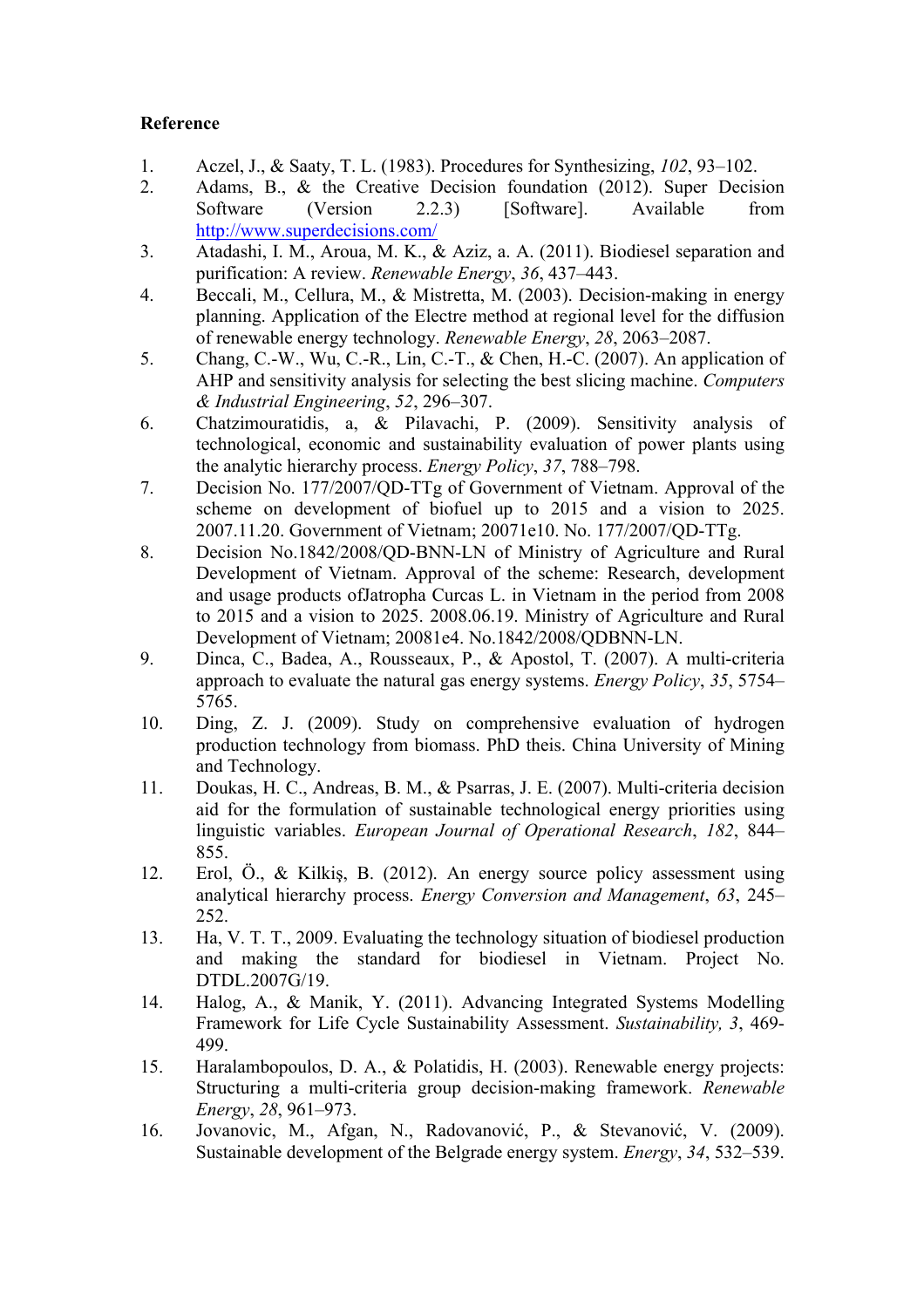- 17. Jovanović, M., Afgan, N., Radovanović, P., & Stevanović, V. (2009). Sustainable development of the Belgrade energy system. *Energy*, *34*, 532–539.
- 18. Kaya, T., & Kahraman, C. (2011). Multicriteria decision making in energy planning using a modified fuzzy TOPSIS methodology. *Expert Systems with Applications*, *38*, 6577–6585.
- 19. Khanh Toan, P., Minh Bao, N., & Ha Dieu, N. (2011). Energy supply, demand, and policy in Viet Nam, with future projections. *Energy Policy*, *39*, 6814–6826.
- 20. Knothe, G. (2010). Biodiesel and renewable diesel: A comparison. *Progress in Energy and Combustion Science*, *36*, 364–373.
- 21. Le, L. T., van Ierland, E. C., Zhu, X., Wesseler, J., & Ngo, G. (2013). Comparing the social costs of biofuels and fossil fuels: A case study of Vietnam. *Biomass and Bioenergy*, *54*, 227–238.
- 22. Liposcak, M., Afgan, N., Duic, N., & Dagracacarvalho, M. (2006). Sustainability assessment of cogeneration sector development in Croatia. *Energy*, *31*, 2276–2284.
- 23. Mamlook, R., Akash, B. a, & Nijmeh, S. (2001). Fuzzy sets programming to perform evaluation of solar systems in Jordan. *Energy Conversion and Management*, *42*, 1717–1726.
- 24. Manzardo, A., Ren, J., Mazzi, A., & Scipioni, A. (2012). A grey-based group decision-making methodology for the selection of hydrogen technologies in life cycle sustainability perspective. *International Journal of Hydrogen Energy,* 37, 17663-17670.
- 25. Minh Do, T., & Sharma, D. (2011). Vietnam's energy sector: A review of current energy policies and strategies. *Energy Policy*, *39*, 5770–5777.
- 26. Mohsen, M. S., & Akash, B. a. (1997). Evaluation of domestic solar water heating system in Jordan using analytic hierarchy process. *Energy Conversion and Management*, *38*, 1815–1822.
- 27. Myllyviita, T., Leskinen, P., Lähtinen, K., Pasanen, K., Sironen, S., Kähkönen, T., & Sikanen, L. (2013). Sustainability assessment of wood-based bioenergy – A methodological framework and a case-study. *Biomass and Bioenergy*, *59*, 293–299.
- 28. Pilavachi, P. a., Stephanidis, S. D., Pappas, V. a., & Afgan, N. H. (2009). Multi-criteria evaluation of hydrogen and natural gas fuelled power plant technologies. *Applied Thermal Engineering*, *29*, 2228–2234.
- 29. Saaty, R. W. (1987). The analytic hierarchy process—what it is and how it is used. *Mathematical Modelling*, *9*, 161–176.
- 30. Saaty, T. L. (1977). A scaling method for priorities in hierarchical structures. *Journal of Mathematical Psychology*, 5, 234–281.
- 31. Saaty, T. L. (1980). The analytic hierarchy process. McGraw-Hill, New York.
- 32. Saaty, T. L. (1990). How to make a decision : The Analytic Hierarchy Process. *European Journal of Operational Research,* 48, 9–26.
- 33. San Cristóbal, J. R. (2011). Multi-criteria decision-making in the selection of a renewable energy project in Spain: the Vikor method. *Renewable Energy*, 36, 498-502.
- 34. Terrados, J., Almonacid, G., Pérez-Higueras P. (2009). Proposal for a combined methodology for renewable energy planning. Application to a Spanish region. *Renew Sustain Energy Rev*, 2009,2022–30.
- 35. Thinh, P. P., 2011. Researching and developing Jatropha as feedstock for biodiesel production. Project No. 257.10.RD/HD-KHCN.